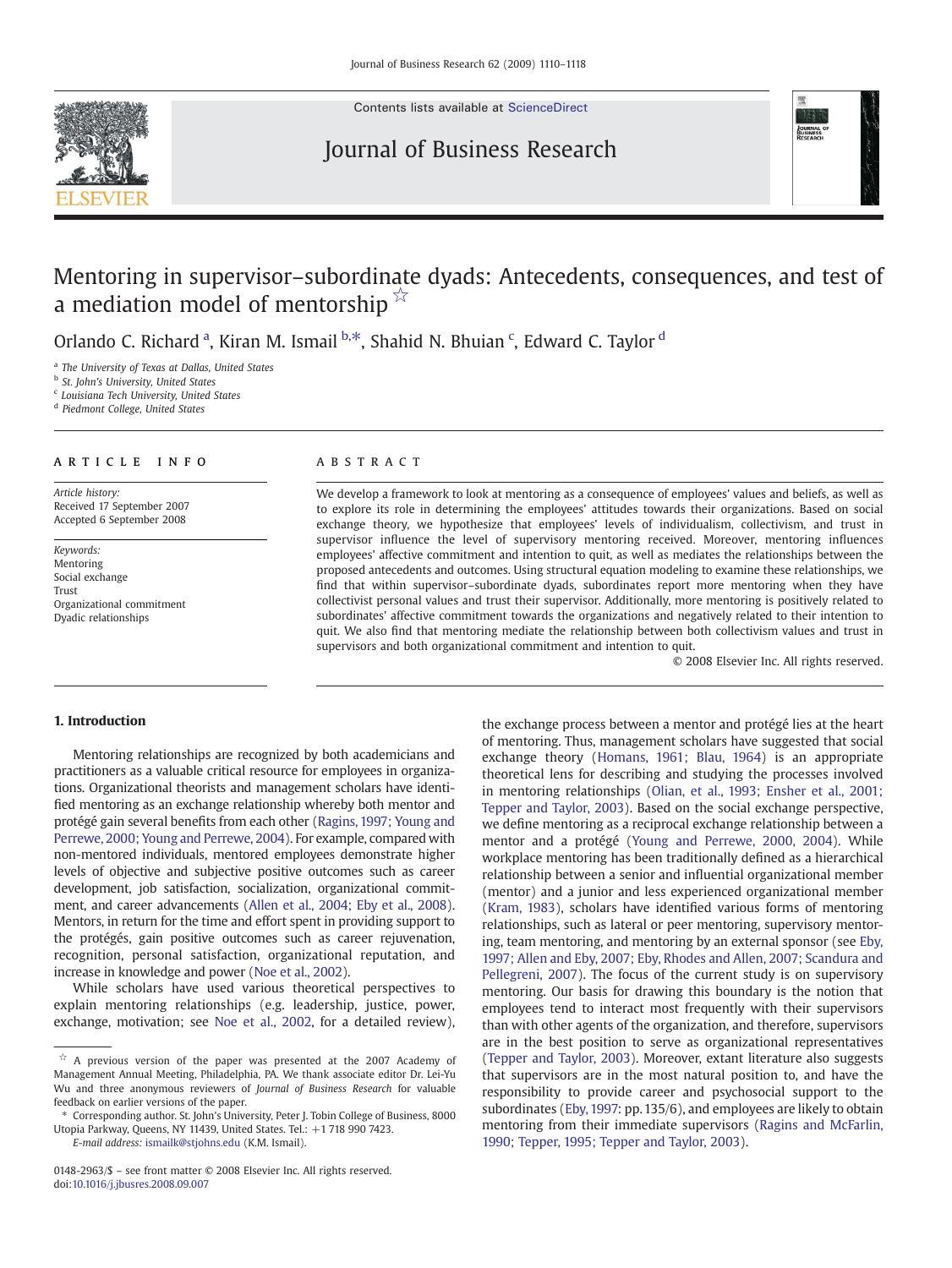According to social exchange theory, individuals' beliefs about the support they receive from their employing organizations play an important role in effecting their behaviors and attitudes towards their organizations. While individuals' personal values, as well as the quality of the inter-attitudinal relationships that they experience with their supervisors play an important role in effecting these beliefs, research has not systematically explored the roles of these variables in mentoring relationships. Thus, the main purpose of this study is to take insights from social exchange theory in order to study: (a) employees' personal values (i.e. individualism–collectivism) and employees' relationships with the supervisors (i.e. trust in supervisor) as the antecedents of supervisory mentoring antecedents, (b) employees' commitment to the organization and intention to quit as the outcomes of supervisory mentoring, and (c) the mediating role of supervisory mentoring in the relationships between its antecedents and outcomes. The theoretical model that is being proposed in the current study is shown in Fig. 1.

Therefore, this study makes the following contributions. First, based on the notions that mentoring is an exchange relationship between a mentor and a protégé, and that employees regard their supervisors as the representatives of their organizations, we provide a theoretical perspective to look at mentoring as a consequence of employees' personal attitudes, as well as to explore its role in determining the employees' attitudes towards their organizations. Second, we go beyond simple linear regression modeling to investigate more complex relationships as posited by extant theory. Specifically, we use structural equation modeling to examine the role of mentoring as a mediating variable in the relationship between individuals' values and relationships, and their performance outcomes.

#### 2. Theoretical background and hypotheses

#### 2.1. Social exchange theory

The basic tenet of social exchange theory is that human interactions are based upon exchange of social and material resources and norms of reciprocity ([Homans, 1961; Blau, 1964](#page--1-0)). The theory posits that people enter into relationships in which benefits and rewards (tangible or intangible) are greater than the costs. Unlike economic exchanges that are characterized by legally-sanctioned contractual arrangements, social exchanges are 'voluntary actions' ([Blau, 1964](#page--1-0)) that are embedded in trust that the recipient of a benefit will eventually reciprocate with an equitable, but not necessarily similar, favor ([Haas and Deseran, 1981; Gould-Williams and Davies, 2005\)](#page--1-0).

While social exchange theory originally focused on explaining relationship between individuals, management scholars have established that the theory plays an important role in explaining the relationship between the organization and its employees [\(Eisenberger](#page--1-0) [et al., 1986; Whitener, 2001\)](#page--1-0). The 'voluntary' exchange relationship between an employee and the employing organization is governed by what management theorists have referred to as 'psychological contracts', defined as an individual's beliefs about the terms of his or her reciprocal relationships with the employing organization [\(Robinson et al., 1994;](#page--1-0) [Robinson, 1996\)](#page--1-0). As we mentioned in the previous section, such beliefs are effected by individual's personal values, as well as the quality of relationship they experience with their co-workers and supervisors.

Based upon the insights offered by social exchange theory, each component of the theoretical model that has been proposed earlier is discussed below.

#### 2.2. Mentoring and organizational commitment

Organizational commitment is defined as the level of attachment and identification that an individual feels towards the organization in which he or she is employed ([Mowday et al., 1982; Bartlett, 2001](#page--1-0)). A popular conceptualization of the construct has been offered by [Meyer](#page--1-0) [and Allen \(1991\),](#page--1-0) who have identified commitment as a multidimensional construct, consisting of three components: affective commitment, which refers to individuals' desire to be committed to the organization due to the emotional attachment felt towards the organization as a result of personal liking or preference, continuance commitment, which refers to individuals' need to remain in the organization due to the costs associated with leaving, and normative commitment, which refers to individuals' moral obligation to be committed to the organization due to their personal values (see also [Meyer et al., 1993](#page--1-0)).

Using the social exchange perspective, management scholars have argued that the levels of employees' commitment to their organizations depend upon their beliefs regarding how committed their employing organizations are to them, and the support they receive from their employers [\(Wayne et al., 1997; Whitener, 2001; Gould-Williams and](#page--1-0) [Davies, 2005](#page--1-0)). Research in the area has suggested that since supervisors are perceived by employees as agents of the organization, the behaviors of managers and supervisors play critical roles in effecting psychological contracts and signaling the level and nature of the organizations' commitment to the employees, and hence, shape the employees' behaviors and attitudes, or more specifically, their level of commitment, towards their organizations (e.g. [Guzzo et al., 1994; Rousseau and](#page--1-0) [Greller,1994](#page--1-0);Wayne et al.,1997; [Bartlett, 2001; Whitener, 2001; Lee and](#page--1-0) [Bruvold, 2003; Gould-Williams and Davies, 2005\)](#page--1-0).

Past research has suggested that mentoring is an important determinant of an employee's affective and continuance commitment to the organization [\(Koberg et al, 1998; Allen et al., 2004; Payne and](#page--1-0) [Huffman, 2005](#page--1-0)). This argument is based on the notion that a successful exchange relationships increases employees' commitment to their organizations ([Flynn, 2005](#page--1-0)). We seek to confirm this proposition by exploring the relationship between mentoring and two dependent variables: affective commitment, and intention to quit.

Mentors offer different types of social and psychological support to their protégés [\(Scandura, 1992\)](#page--1-0). The various types of support include social support, coaching and role modeling support, career support, and emotional support [\(Kram, 1985; Ragins and Cotton, 1999; Ensher](#page--1-0) [et al., 2001\)](#page--1-0). From a social exchange perspective, it can be argued that



Fig. 1. Conceptual model.